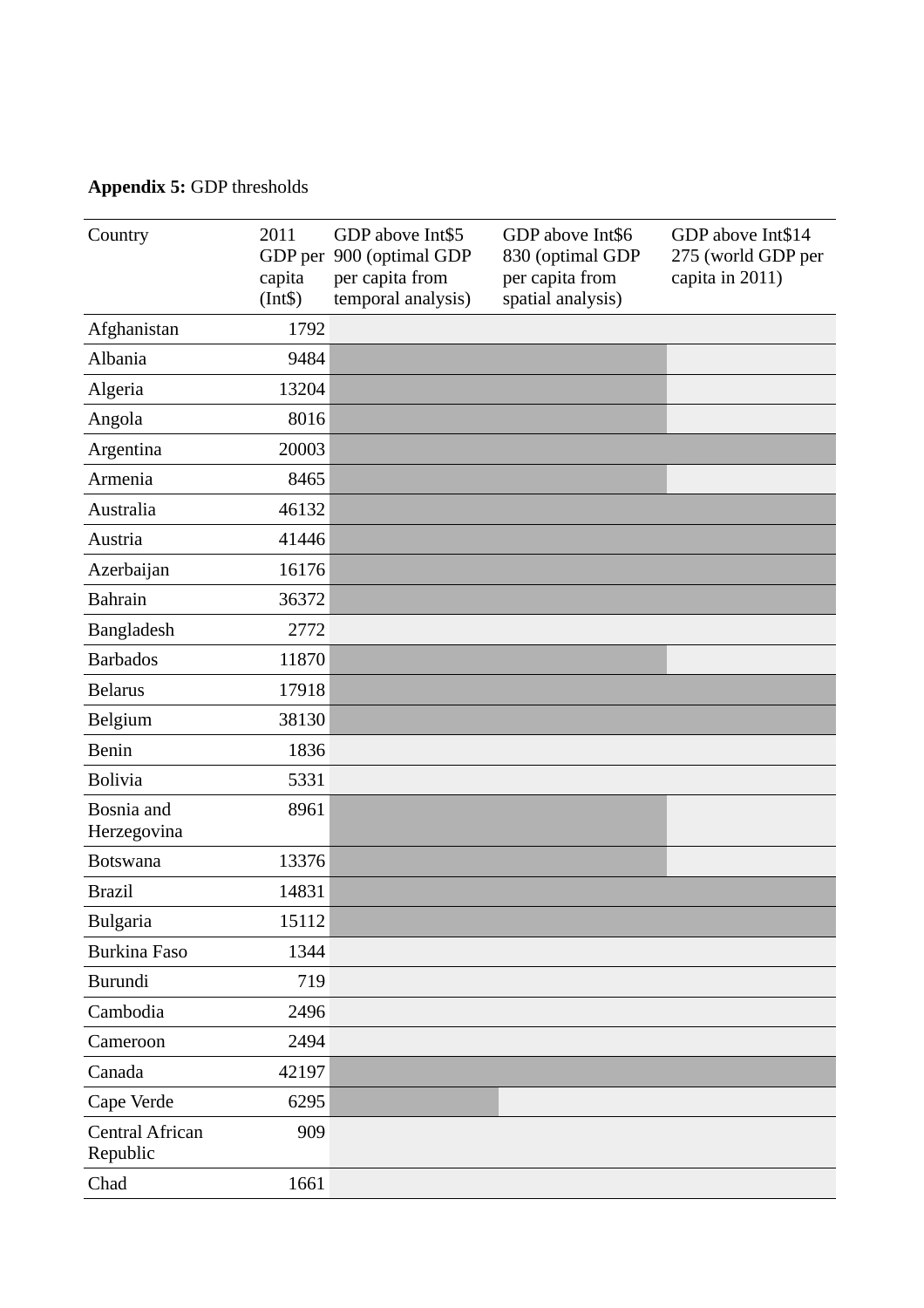| Chile                           | 19705 |  |
|---------------------------------|-------|--|
| China                           | 10221 |  |
| Colombia                        | 11788 |  |
| Comoros                         | 1479  |  |
| Congo                           | 5875  |  |
| Costa Rica                      | 12366 |  |
| Cote d'Ivoire                   | 2444  |  |
| Croatia                         | 19813 |  |
| Cuba                            | 6928  |  |
| Cyprus                          | 27272 |  |
| <b>Czech Republic</b>           | 26725 |  |
| Democratic Republic<br>of Congo | 681   |  |
| Denmark                         | 43575 |  |
| Djibouti                        | 2590  |  |
| Dominica                        | 8944  |  |
| Dominican Republic              | 11679 |  |
| Ecuador                         | 9985  |  |
| Egypt                           | 10737 |  |
| El Salvador                     | 7607  |  |
| <b>Equatorial Guinea</b>        | 43841 |  |
| Estonia                         | 21997 |  |
| Ethiopia                        | 1199  |  |
| Finland                         | 38432 |  |
| France                          | 36691 |  |
| Gabon                           | 16403 |  |
| Gambia                          | 1669  |  |
| Georgia                         | 8946  |  |
| Germany                         | 43189 |  |
| Ghana                           | 3283  |  |
| Greece                          | 24349 |  |
| Guatemala                       | 6650  |  |
| Guinea                          | 1347  |  |
| Guinea-Bissau                   | 1413  |  |
| Haiti                           | 1648  |  |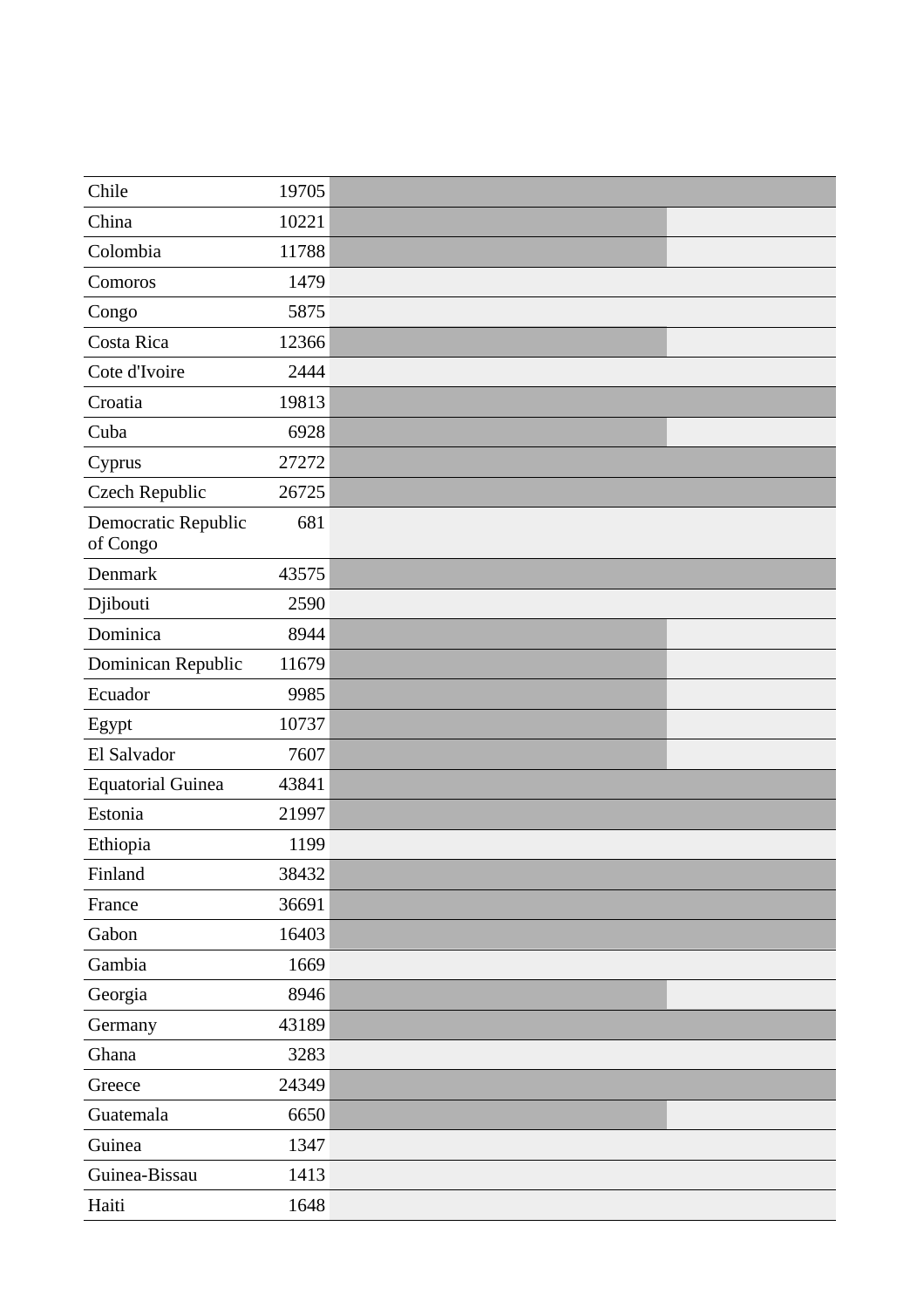| Honduras   | 4421  |  |
|------------|-------|--|
| Hong Kong  | 44532 |  |
| Hungary    | 20886 |  |
| Iceland    | 36740 |  |
| India      | 4768  |  |
| Indonesia  | 8849  |  |
| Iran       | 18024 |  |
| Iraq       | 11484 |  |
| Ireland    | 48980 |  |
| Israel     | 29370 |  |
| Italy      | 35151 |  |
| Jamaica    | 7141  |  |
| Japan      | 34979 |  |
| Jordan     | 11615 |  |
| Kazakhstan | 21302 |  |
| Kenya      | 2712  |  |
| Kuwait     | 77126 |  |
| Kyrgyzstan | 4142  |  |
| Laos       | 4401  |  |
| Latvia     | 18428 |  |
| Lebanon    | 16230 |  |
| Lesotho    | 2346  |  |
| Liberia    | 820   |  |
| Libya      | 12893 |  |
| Lithuania  | 20243 |  |
| Luxembourg | 54031 |  |
| Macedonia  | 11321 |  |
| Madagascar | 1347  |  |
| Malawi     | 1102  |  |
| Malaysia   | 19390 |  |
| Mali       | 1500  |  |
| Malta      | 23871 |  |
| Mauritania | 3104  |  |
| Mauritius  | 16483 |  |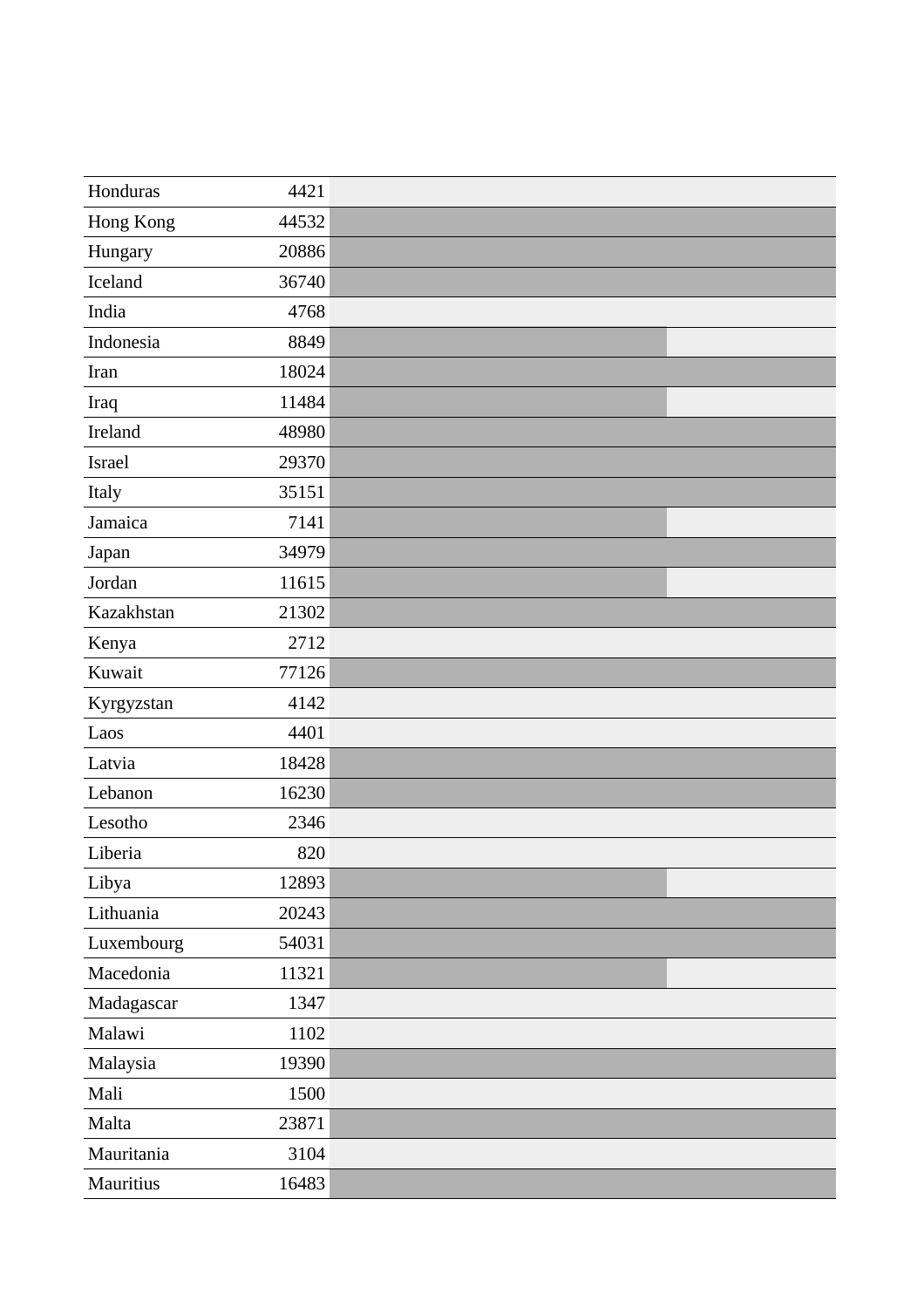| Mexico                   | 15210  |  |
|--------------------------|--------|--|
| Moldova                  | 4892   |  |
| Mongolia                 | 9484   |  |
| Montenegro               | 15747  |  |
| Morocco                  | 7226   |  |
| Mozambique               | 925    |  |
| Myanmar                  | 3884   |  |
| Namibia                  | 8203   |  |
| Nepal                    | 2189   |  |
| Netherlands              | 44591  |  |
| New Zealand              | 32057  |  |
| Nicaragua                | 4189   |  |
| Niger                    | 799    |  |
| Nigeria                  | 5136   |  |
| North Korea              | 1718   |  |
| Norway                   | 80623  |  |
| Oman                     | 44454  |  |
| Pakistan                 | 4464   |  |
| Palestine                | 4863   |  |
| Panama                   | 16762  |  |
| Paraguay                 | 7377   |  |
| Peru                     | 10044  |  |
| Philippines              | 5851   |  |
| Poland                   | 21837  |  |
| Portugal                 | 25133  |  |
| Puerto Rico              | 33981  |  |
| Qatar                    | 155533 |  |
| Romania                  | 17174  |  |
| Russia                   | 23130  |  |
| Rwanda                   | 1449   |  |
| Saint Lucia              | 10255  |  |
| Sao Tome and<br>Principe | 3179   |  |
| Saudi Arabia             | 48470  |  |
| Senegal                  | 2123   |  |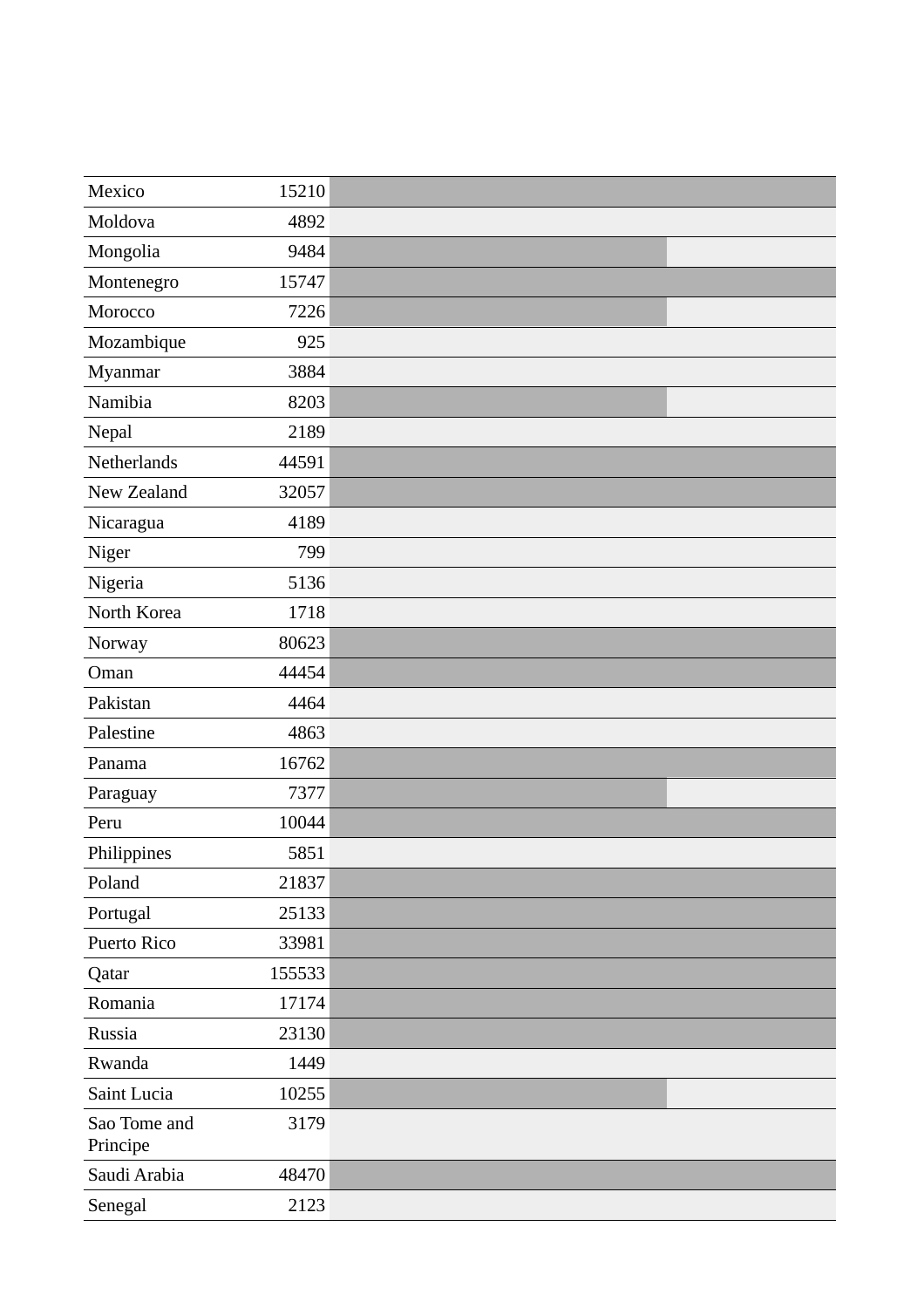| Serbia                      | 12463 |  |
|-----------------------------|-------|--|
| Seychelles                  | 21545 |  |
| Sierra Leone                | 1479  |  |
| Singapore                   | 61672 |  |
| Slovakia                    | 22483 |  |
| Slovenia                    | 26004 |  |
| South Africa                | 11838 |  |
| South Korea                 | 32225 |  |
| Spain                       | 31600 |  |
| Sri Lanka                   | 8918  |  |
| Sudan                       | 3669  |  |
| Swaziland                   | 7389  |  |
| Sweden                      | 42079 |  |
| Switzerland                 | 58686 |  |
| Syria                       | 5979  |  |
| Taiwan                      | 38565 |  |
| Tajikistan                  | 3111  |  |
| Tanzania                    | 2227  |  |
| Thailand                    | 13318 |  |
| <b>Togo</b>                 | 1227  |  |
| Trinidad and Tobago         | 29745 |  |
| Tunisia                     | 10437 |  |
| Turkey                      | 17919 |  |
| Turkmenistan                | 16518 |  |
| Uganda                      | 1890  |  |
| Ukraine                     | 10333 |  |
| <b>United Arab Emirates</b> | 65307 |  |
| <b>United Kingdom</b>       | 34971 |  |
| <b>United States</b>        | 49675 |  |
| Uruguay                     | 17211 |  |
| Uzbekistan                  | 7396  |  |
| Venezuela                   | 17746 |  |
| Vietnam                     | 4786  |  |
| Yemen                       | 4088  |  |